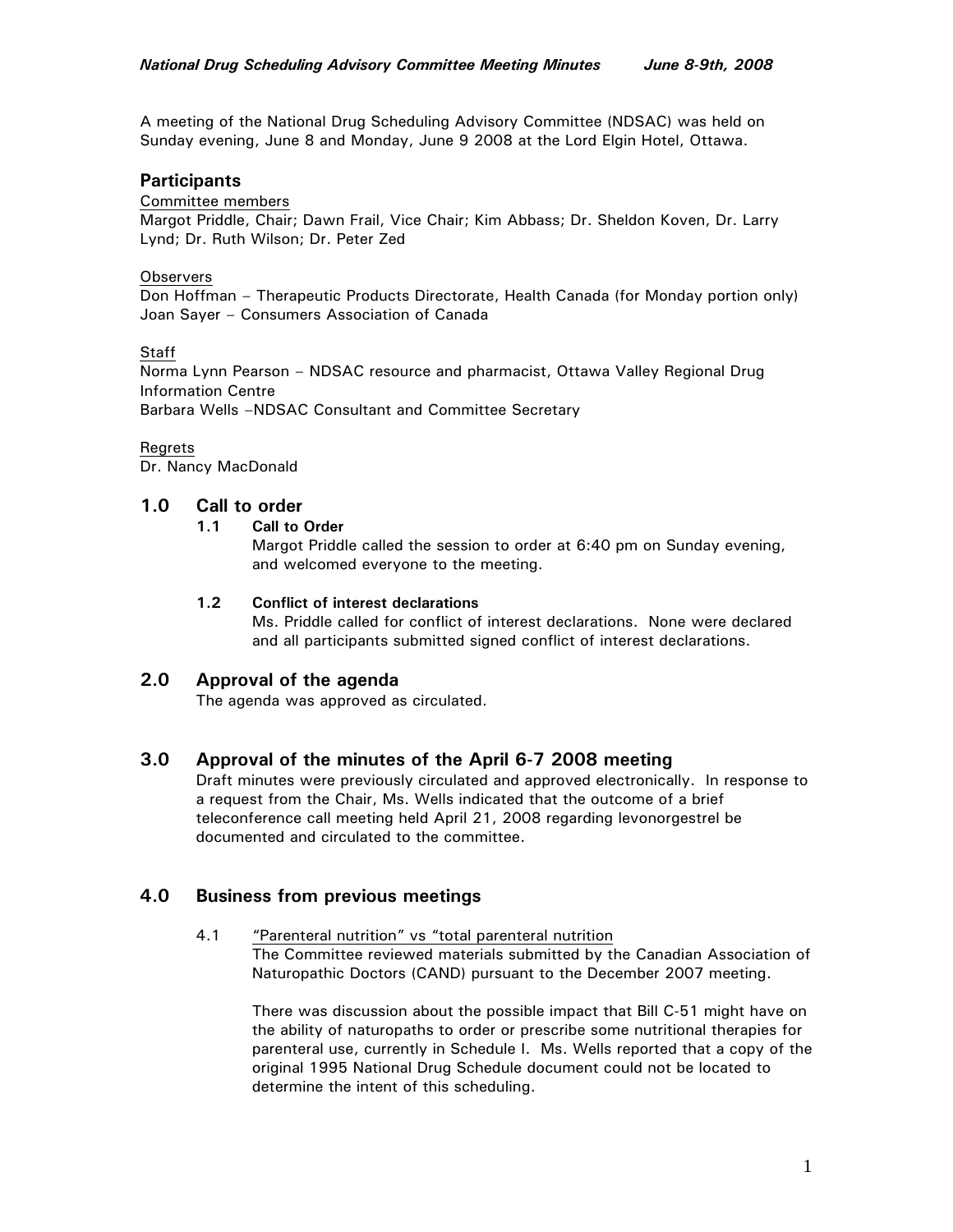It was agreed that Ms. Wells would follow-up with CAND regarding the possible impact of Bill C-51 and pending this outcome, Ms. Pearson and Ms Wells will develop a briefing document for presentation to the committee at the next meeting.

4.2 Guidelines for Scheduling Status Submissions Ms. Wells reported that the guidelines would be posted on the NAPRA website as soon as possible, and stakeholders would be notified of this resource.

The matter of conducting scheduling reviews before a "Notice of Compliance" is granted was discussed. Occasionally, a company will request a scheduling recommendation from the committee while waiting for completion of NOC processing by Health Canada, in order to shorten the Rxto-OTC switch time. The committee discussed the implications of these situations; namely the uncertainty caused when scheduling recommendations are made on a conditional basis (i.e. without having the benefit of Health Canada's final assessment). There was general agreement that this could have ramifications on the quality of the recommendations, and therefore pre-NOC scheduling deliberations should no longer be permitted.

**It was moved by D. Frail, seconded by L. Lynd that NDSAC institute a policy whereby scheduling requests will not be considered unless a Notice of Compliance has been granted for the product**. Motion carried.

#### **To be reported to NAPRA Council for approval.**

Dr. Wilson spoke on a related matter, the issue of background and resource materials made available to the committee. There was agreement with Dr. Wilson's suggestion that the committee be provided with a reference chart showing the drug scheduling structure in similar jurisdictions (e.g. US, UK, AU, NZ, EU) expressed in terms of Schedules I, II, III and unscheduled. Dr. Lynd pointed out that the new submission guidelines speak to the need for applicants to report on the scheduling status of the drug under review in various jurisdictions, and there was agreement that a table template (identifying the jurisdictions of interest and how the conditions of sale are to be expressed) should be included in guidelines. Ms. Wells agreed to followup.

## **5.0 New business**

5.1 Scheduling request for naproxen sodium

Bayer Consumer Products applied for unscheduled status for naproxen sodium in 220 mg per oral dosage unit, pending exemption from federal Schedule F. Two pharmaceutical companies, Wyeth Consumer Healthcare and McNeil Consumer Healthcare were granted Interested Party status for this review; both Parties opposed to unscheduled status for naproxen sodium.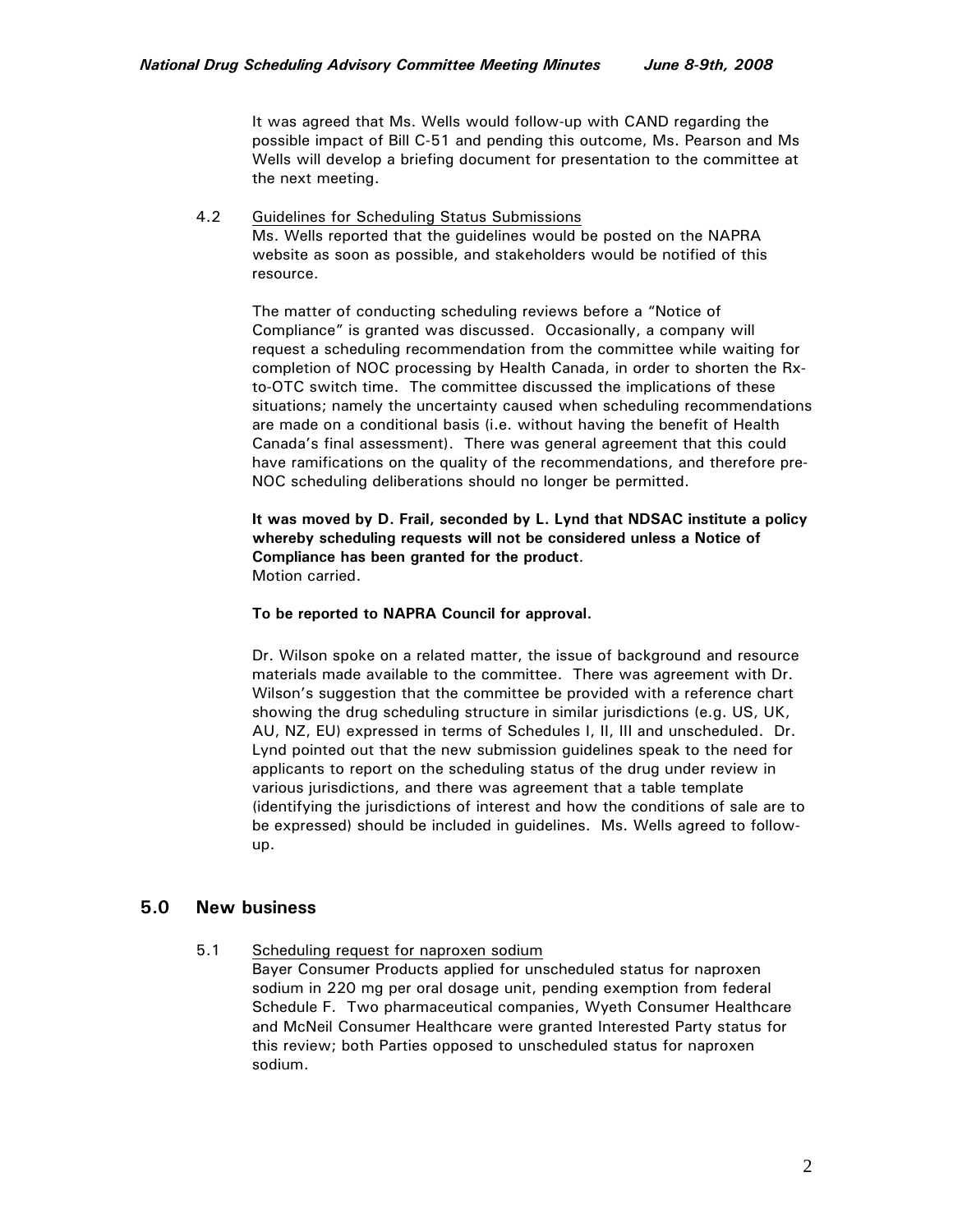At 9:00 am on Monday, the committee reviewed and discussed the information previously submitted by the Applicant and Interested Parties. The committee welcomed Narinder Grewal and Murray Brown, representing Wyeth Consumer Healthcare, to the meeting at 10:00 am, and they made a presentation to the committee. This was followed by a presentation by Todd Breedon and Jeannette Pringle, representing McNeil Consumer Healthcare, at 11:00 am. Michele Kay, Steve Zlotnick, and Birte Petersen, representing the Applicant, then made a presentation at 12:30 pm. There was a brief question-and-answer period after each presentation.

Following the presentations and attendances by the Applicant and Interested Parties, the committee reviewed the materials and information at hand. It was noted that during the Bayer presentation some information had been referred to that the committee did not previously have, namely:

- an unpublished study (or abstract) regarding interactions between low dose ASA and naproxen, and
- a Cochrane Collaboration review comparing acetaminophen with naproxen

Also, a study by Temple et al was referred to, and although it was accessed on-line during the meeting, there had not been sufficient time for the committee members to review it. It was agreed that Ms. Wells would request this information from Bayer and forward it to committee members for consideration.

Ms Priddle then led the committee through a preliminary review of the applicability of all scheduling factors to this drug. It was agreed that scheduling factors #I-4, II-9, #III-1, 2, 4, 5, 6, and 7, were applicable. Factors # II-10 and III- 9 were determined to not be applicable, providing that product package size was appropriate in relation to duration of use. There was a significant amount of discussion on this last point, regarding package sizes for naproxen sodium in light of the limited amount of experience in Canada as a non-prescription drug. There was agreement that, pending the outcome of reviewing the identified missing documents and a follow-up discussion by teleconference, the committee would recommend:

- Schedule III status for naproxen sodium (when sold in products labelled with a recommended maximum daily dose of no more than 440 mg, and in package sizes of up to 6,600 mg.)
- Schedule II status for naproxen sodium (when sold in products labelled with a recommended maximum daily dose of no more than 440 mg and in package sizes exceeding 6,600 mg).

 It was agreed that Ms. Wells would contact Bayer for the identified documents, and that the committee would meet by teleconference to discuss this information and finalize the recommendations at 10:00 am EST on July 16<sup>th</sup>.

#### 5.2 Election of Chair, Vice-Chair for 2008-09

Ms. Priddle noted that her second term as committee Chair would be ending in June and that with the end of Ms. Frail's appointment on the committee, a replacement Vice-Chair would also be needed.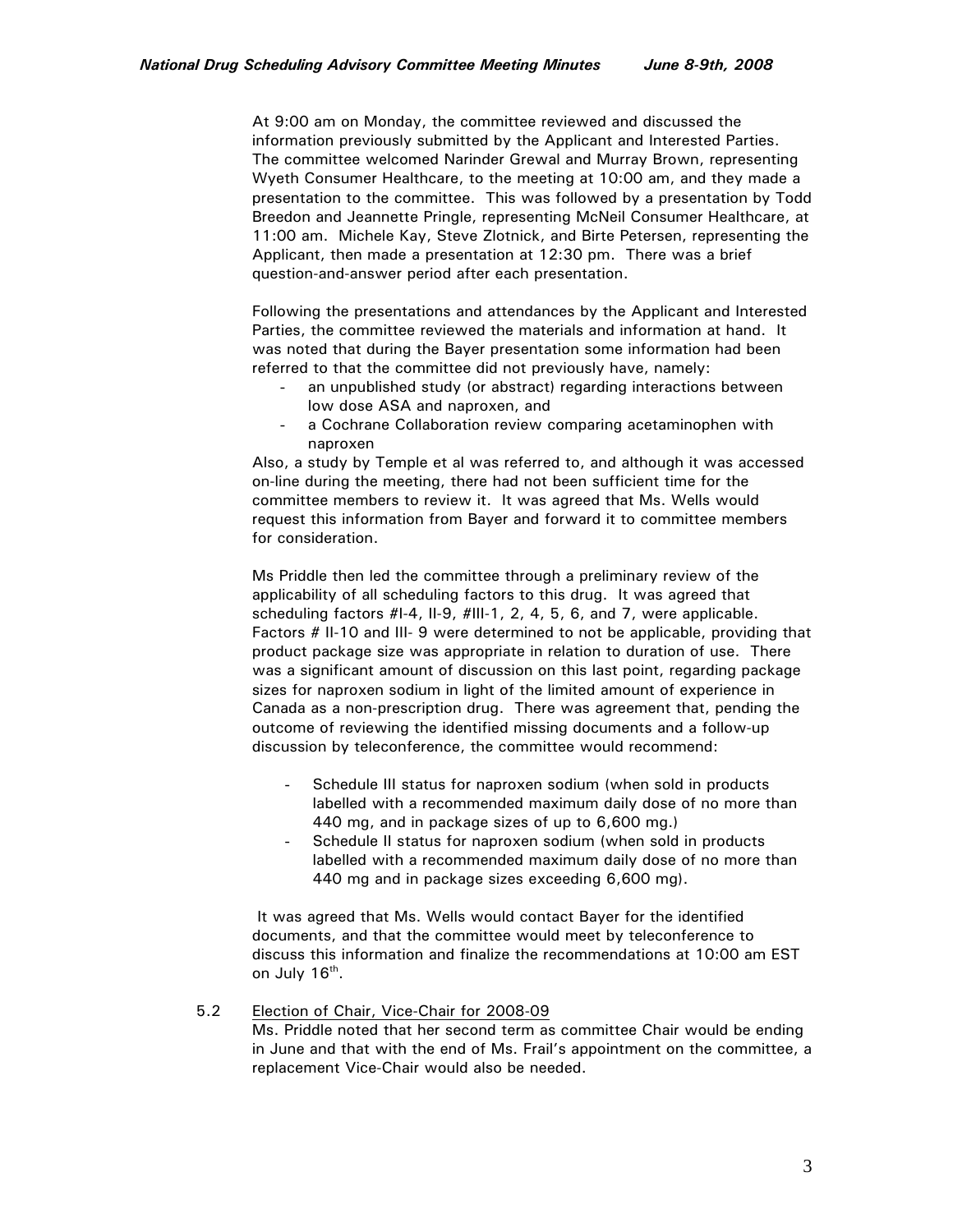She asked for nominations to these positions and there was considerable discussion about responsibilities and time commitment required. At the request of the Chair, Ms. Wells facilitated this section of the agenda.

#### *Vice-Chair*

**It was moved by D. Frail, seconded by P. Zed, that Ruth Wilson serve as NDSAC Vice-Chair, for the 2008-2009 term. Motion carried.** 

#### *Chair*

Committee members asked if Ms. Priddle would consider remaining for another term as Chair. She said that she was hesitant to do so because of the increasing time commitment required. Ms. Priddle indicated that the past two-three months had been particularly time-consuming for the Vice Chair and herself, due to the need to adjudicate many Applicant-Interested Party interchanges. Ms. Wells vouched for the recent time commitments required of the Chair and Vice Chair, due to various issues associated with committee business that had not previously been the norm. There was further discussion, and Ms. Priddle agreed to remain as Chair.

**It was moved by S. Koven, seconded by L. Lynd that Margot Priddle continue to serve as NDSAC Chair, for the 2008-09 term. Motion carried.** 

Both motions to be reported to NAPRA.

# **6.0 For information**

- 6.1 Therapeutics Products Directorate (TPD) update Mr. Hoffman provided a brief verbal update on a number of matters of interest.
- 6.2 Status of new member recruitment Ms. Wells reported that a new member had been recruited to replace Dr. Lynd's position, but that a search was continuing to replace Ms. Frail's position.

## **7.0 Other matters**

Ms. Sayer expressed her appreciation for the support that the committee receives from the NAPRA office; in particular Lynn Rush has been very helpful in ensuring that she receives meeting materials.

Ms. Wells and Ms. Priddle both paid tribute to Dr. Lynd's very significant contribution to the committee over the past six years, as this meeting represented the end of his term of office.

# **8.0 Date of next meeting**

A teleconference meeting regarding naproxen has been scheduled for Wednesday, July 16th, 2008.